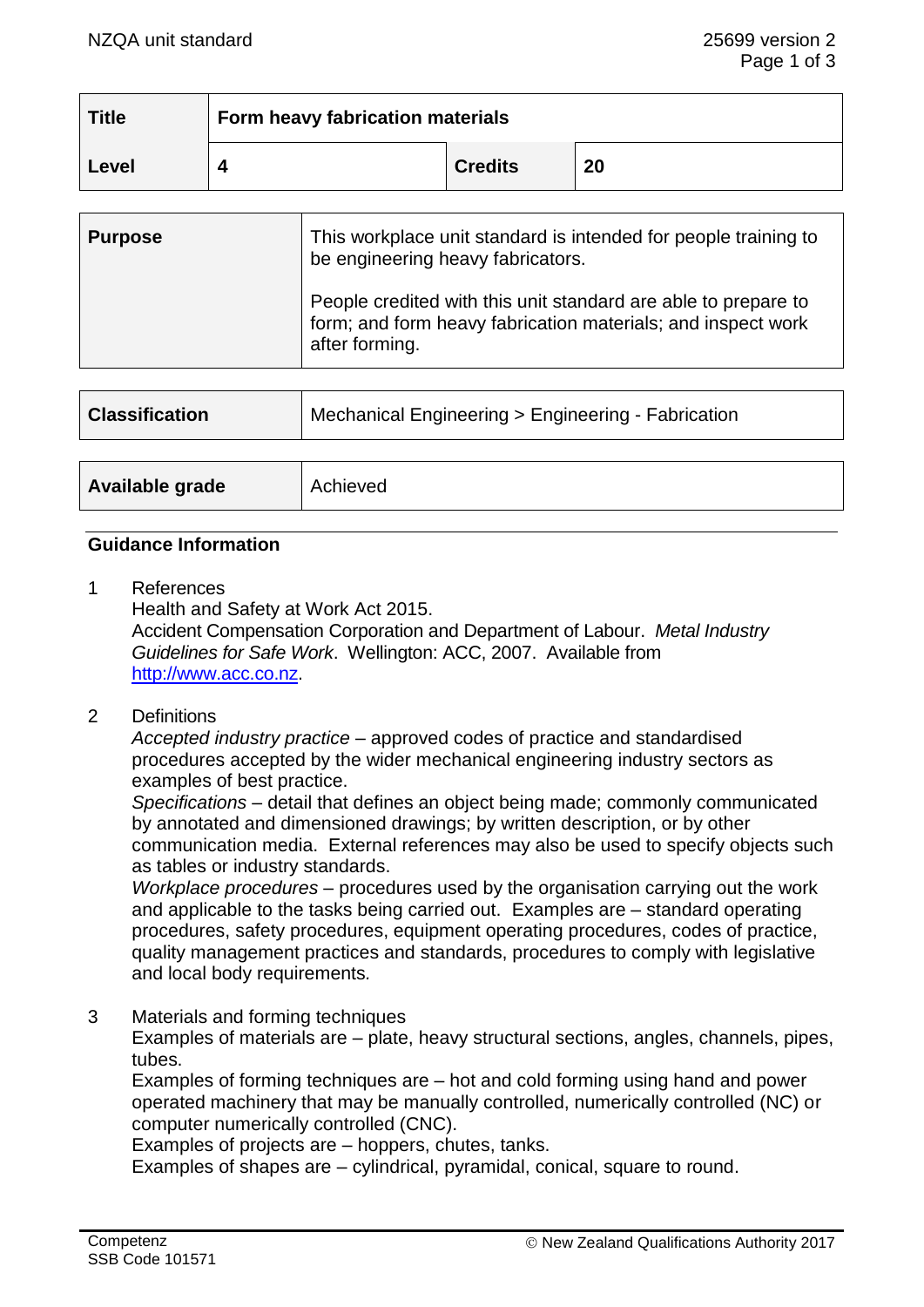- 4 Recommended for entry Unit 25707, *Demonstrate and apply knowledge of intermediate heavy fabrication trade practice.*
- 5 Related unit standards This unit standard is one of a comprehensive set of fabrication unit standards. Other available related unit standards can be found by searching the Directory of Assessment Standards (DAS) on the NZQA website [http://www.nzqa.govt.nz](http://www.nzqa.govt.nz/) in the Engineering - Fabrication domain.
- 6 Timeframe All activities are expected to be completed within commercially acceptable timeframes.

# **Outcomes and performance criteria**

# **Outcome 1**

Prepare to form heavy fabrication materials.

Range material thickness – 4mm or greater; six unique projects.

## **Performance criteria**

- 1.1 Work is planned in accordance with job requirements.
	- Range work requirements, materials, tools and equipment, work sequences, identification of potential problems.
- 1.2 Forming tools, equipment and machinery are selected and set to meet job requirements.
- 1.3 Calculations are made to aid forming.

Range examples are – die forms, mean radius, efficient use of materials, pressure settings, interpretation of nomographs, bending allowances.

# **Outcome 2**

Form heavy fabrication materials.

Range projects prepared in outcome 1.

#### **Performance criteria**

- 2.1 Workplace safety procedures are followed.
	- Range examples are  $-$  use of personal protective equipment, checking of equipment for faults, use of lifting and handling equipment, use of fume extraction equipment, elimination of risk of fire or explosion.